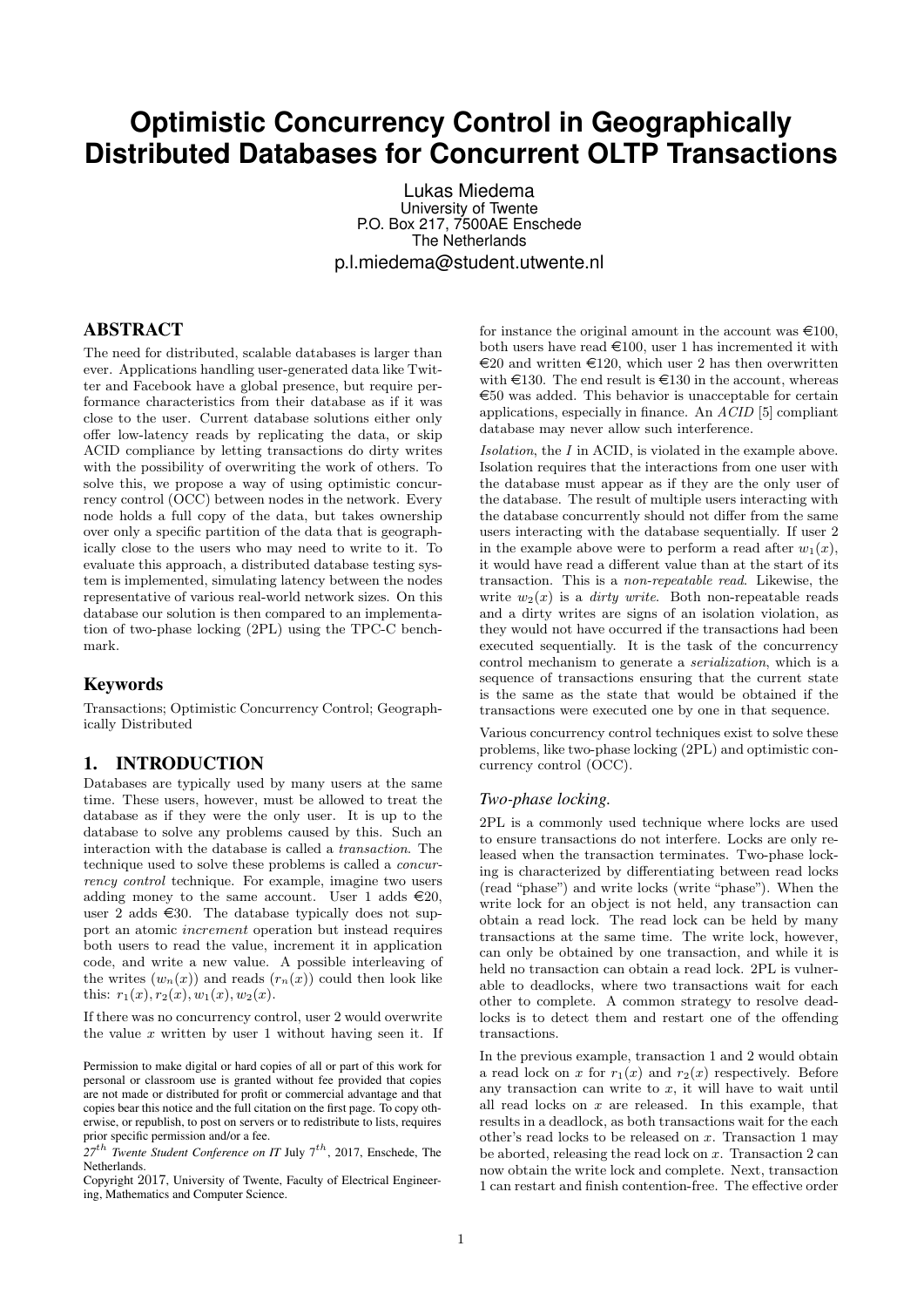with 2PL would be:  $r_2(x), w_2(x), r_1(x), w_1(x)$ .

2PL ensures serializability by ordering the transactions as they commit and blocking any transaction that conflicts until the conflicting transaction completes. When two or more transactions cannot be serialized like this, 2PL will detect the deadlock and restart one of the transactions involved in the deadlock.

### *Optimistic Concurrency Control.*

Another common technique is Optimistic Concurrency Control (OCC), which takes a central role in this paper. OCC typically consists of three phases:

- 1. Startup phase. Here the transaction obtains a snapshot of the current state of the database.
- 2. Transaction phase. The transaction can read and write to its own snapshot.
- 3. Commit phase. The read and write actions done by the transaction on the snapshot are compared to the current state of the database. If no data was written or the data read has not changed, the changes are integrated into the current state. If this is not the case, the transaction is either aborted or restarted.

During the transaction phase, all reads done by the transaction are tracked in the set  $S' \subset S$ , where S is the snapshot taken in step 1. If none of the fields in  $S'$  have been written to by other transactions, the writes from this transaction can be integrated into the new state, placing it at the end of the current sequence of transactions. When there are no writes, the transaction can always be placed at the point in time where the transaction started. When there are reads to places that have been written to, like in the banking example from before, the transaction cannot be serialized and it must be rejected.

This paper introduces a geographically distributed optimistic concurrency control (GDOCC) method which makes use of OCC to achieve faster response times in geographically distributed databases. Because OCC requires no synchronization except for the final part of the transaction, it is no problem to start work with an older snapshot of the data. If the most recent data cannot be accessed (for instance because it is stored across the Atlantic), but a 50 milliseconds old version is available, the transaction can start anyway using this as a snapshot. Additionally, every node controls the write to a partition of the data. Transactions which need data controlled by the node they are connected to, do not need to wait for updates from other nodes. By placing the control over the data strategically at the node closest to a user who might need it, the average latency will be minimized and as such it should reduce the number of rejected transactions. When a transaction does need access to data from more than one node, an algorithm is required to make sure that all nodes agree on the interleaving of the transactions, and to validate that there are no conflicts.

### *TPC-C.*

The TPC-C benchmark is used to test and compare the performance of various concurrency control methods. TPC-C is an Online Transaction Processing Benchmark (OLTP) which simulates a typical workload of a database. The TPC-C benchmark models a set of warehouses and interactions within the warehouses.

### 1.1 Problem Statement

Classical methods of concurrency control cannot efficiently

be implemented in distributed databases. Even when traveling at the speed of light, the round-trip latency between Amsterdam and Los Angeles is approximately 60 milliseconds. When adding the overhead introduced by network switches and other equipment along the way, the latency becomes unacceptable to acquire locks as is done with the 2PL concurrency control method. As such, other methods concurrency control techniques are needed.

In this paper, we suggest a new way of using OCC (GDOCC) for increased concurrency in geographically distributed databases, which is then compared using the TPC-C benchmark with 2PL.

In section 4, the benchmarking framework is introduced on top of which our 2PL and OCC variants will be implemented. Section 5 and 6 discuss the distributed 2PL and OCC variants respectively. In section 7, preliminary results are shown using a microbenchmark. Section 8 discusses the implementation of TPC-C and the final results. Finally, section 9 presents the conclusion and looks at further possible improvements of the GDOCC method.

### 1.2 Research Questions

The following questions will be addressed:

- 1. How can two-phase locking be implemented on a distributed database?
- 2. How can GDOCC be implemented?
- 3. How does GDOCC compare to two-phase locking in a distributed database?
- 4. At which scales and latencies does GDOCC perform best compared to two-phase locking?

### 2. RELATED WORK

Concurrency control techniques have long been researched. Chiu et al. [4] combines optimistic concurrency control in a distributed system. However, Chiu et al. do not replicate the entire database to every node. Instead, all reads for data not present on the node the transaction is run on need to pass through the network, which differs from the approach we take. It also utilizes properties of OCC by having transactions read potentially-inconsistent values, however, the implementation differs wildly. They let transactions see each other's uncommitted work. If transaction  $T_1$  has seen uncommitted work from transaction  $T_2$ and  $T_2$  is aborted,  $T_1$  will be restarted as to not violate isolation and atomicity.

Bernstein et al. [1] put forth a framework for comparing distributed database concurrency control mechanisms and compare variants of two-phase locking with timestamp ordering concurrency control. Timestamp ordering concurrency control is similar to 2PL, but instead of locking it rolls back any conflicting transaction. Bernstein et al., however, do not look at optimistic concurrency control.

Other methods for concurrency control also exist. Wevers et al. [7] introduce a completely different method of concurrency control. They use lazy evaluation and have the readers of transactions perform the actual transaction. This amortizes the cost of bulk transactions over longer periods of time without blocking other transactions. However, the paper does not cover methods for scaling the technique and takes a white box approach to transactions. The database needs to be able to have full control over the execution of the transaction and how they execute.

Boral et al. [2] also take a white box approach to transactions with the Bubba project, executing them in a distributed database on the node that stores the data to re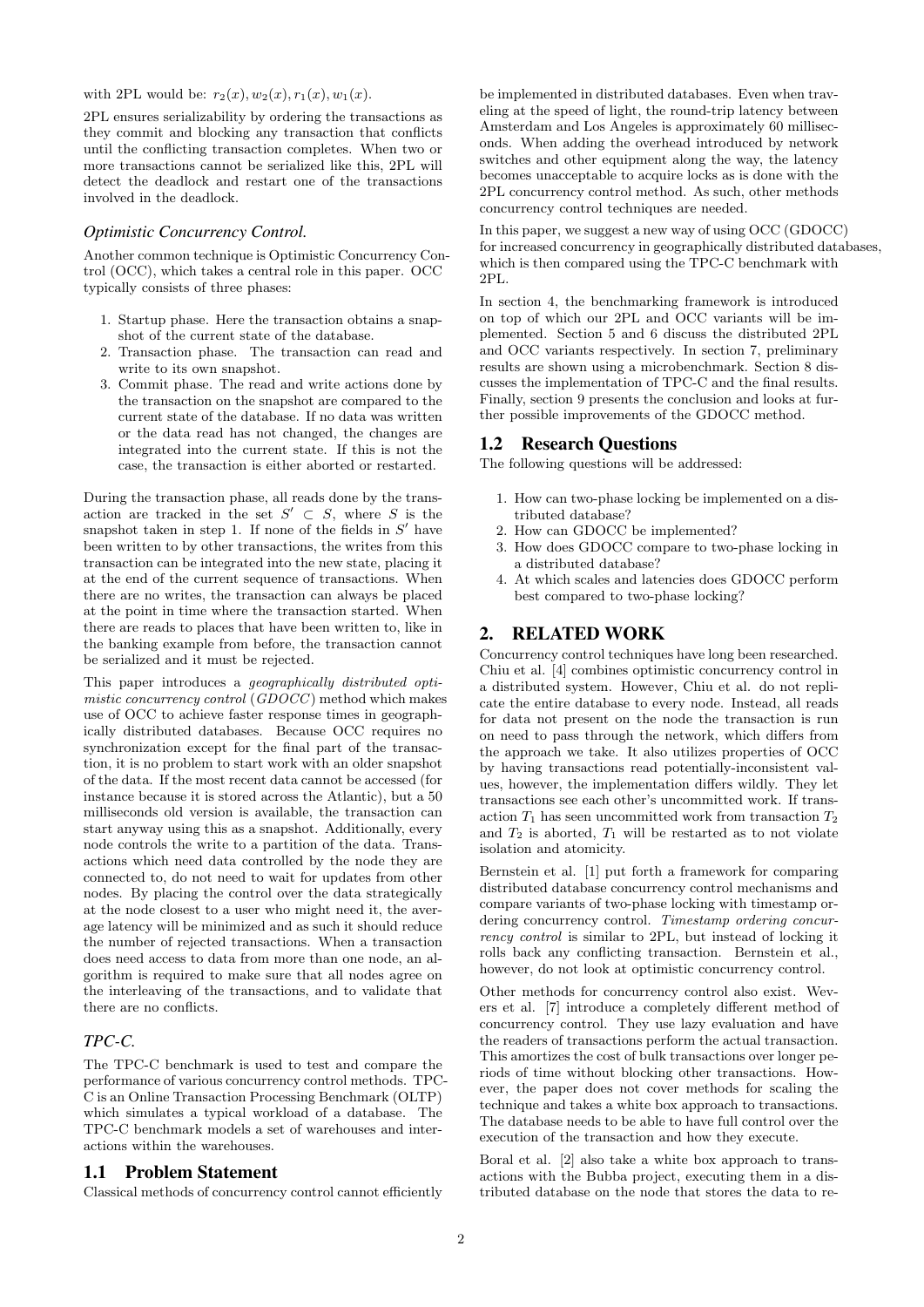duce the strain on the network. Boral et al. introduce a parallelizing compiler which allows large portions of consumer applications of the database to be directly executed on the database's nodes.

### 3. METHOD OF RESEARCH

The first and second question are answered by means of a literature research in combination with the creation of new techniques. For the third and fourth question, an implementation is created of both 2PL and of the GDOCC method. Finally, a framework for testing has been produced which can simulate a set of nodes that communicate with a set latency to mimic network delays introduced by geographical distance.

A microbenchmark is introduced to find which parameters are interesting to measure. Then, based on the result of the microbenchmark, TPC-C will be run with selected parameters. All transactions from the TPC-C benchmark are implemented. Every warehouse entity and its related data in the TPC-C benchmark is stored on its own node. With TPC-C, 1% of the orders from a warehouse have to be retrieved from other warehouses, which is where the inter-node communication is put to the test. Simulations of a network with various latencies are tested. This data will then lead to answers to the research questions.

All benchmarks are executed via the Java Microbenchmark Harness (JMH). JMH is part of the OpenJDK project specifically for performance testing. It provides extensive facilities to ensure minimal interference with any benchmark. All tests are executed on an Intel i5-3750K-based desktop system with 16GB of memory, running OpenJDK 1.8.0 131. The tests are compiled with kotlinc v1.1.2-5. and JMH 1.19 (both via their respective Maven plugins). The number of concurrent transactions varies per test.

# 4. MEASUREMENT AND BENCHMARK FRAMEWORK

To answer the third and fourth question a benchmark framework is needed. This framework simulates a fixed number of nodes interacting with messages. It also provides a set of primitives that are used by the implementations of 2PL and GDOCC. Transactions come in at one node but may read, write and modify data stored on any node via the same API. The nodes exchange messages via channels that simulate latency. The framework itself is not actually distributed - latencies are only simulated and the whole benchmark runs in a single application. The data held by the database is never persisted - it only exists in-memory for the duration of the benchmark.

### 4.1 Channels

The nodes communicate with each other via Channels, an abstraction which provides first-in-first-out (ordered) message passsing between nodes. An implementation may set up multiple channels between any two nodes, and communication may only happen via the channels. The channels facilitate Remote Procedure Calls (RPC) - a technique where one node can run code on another node, and then do something with the returned value. Delay is introduced both before the Remote Procedure Call is invoked to simulate the call traveling to the other node, and again after the call to simulate the response traveling back. There is no restriction on how much data is sent or returned, and this does not affect the latency. This simulates a "fat long pipe" type of connection, where there is ample bandwidth but, due to the distance covered, a high latency.

# 4.2 Common API

All concurrency control techniques implement a set of interfaces via which database operations can be performed. This is done such that no benchmark is specifically written for any of the concurrency control algorithms, but rather every benchmark can run on every implementation by changing which DatabaseFactory is used. Each concurrency control technique implements four interfaces:

DatabaseFactory to create instances of the database. Database is the product of the DatabaseFactory. Its API only provides a list of nodes.

Node is where transactions are submitted to.

**TransactionManager** (or  $TM$  for short) is the class transactions interact with. It contains methods like set, insert, get, among others. A new TransactionManager is created for every transaction, and it handles the lifecycle of the transaction. After a successful commit the TM is destroyed. Transaction managers themselves are not thread safe, as they assume the transaction is running on just one thread.

No database implementation is specifically written with the schema and structure of the tables of the benchmark in mind, nor are they only limited to those structures. Instead, the tables are defined at runtime before the benchmark begins. Multiple tables can be defined, each with a primary key. Table records ("rows") are represented by classes and the primary key by a class that implements the Java Comparable interface. When defining the table, a special bridge function must be supplied which can take an instance of the record class and extract the primary key from it. Optionally, a key generator function can be supplied which facilitates the generation of new primary keys for the insert operation. Without this, insert is not supported and any transaction must supply its own primary keys instead of having the database generate them. The tables and the number of nodes and latencies are set at creation time via the  $DatabaseFactory$ . After instantiation there is no way to change the schema or the number of nodes. The benchmark framework does not simulate nodes going offline or new nodes coming online during the benchmark, as those aspects are not relevant to concurrency control.

In order to support the rerunning of transactions, the thread starting a transaction offers a function which represents the transaction. This function is then started by the database implementation, and possibly rerun. However, the transaction is always executed on the thread that started the transaction and will not be moved to another thread. This is to simulate a typical database application, where the application and the database itself are separated. The application has a client-side library (for instance a JDBC driver in case of Java), which communicates with the database. The actions the client-side library can take are limited: it can only block the execution of the transaction on an API call, and it can restart the transaction. No other operations are supported. It cannot for instance move the code of the transaction to another node for execution, or perform some kind of static analysis on the code to determine if the transaction is read only.

As such, any database implementation may only do two things to a transaction: restarting and blocking. Aborting and restarting transactions happens by throwing an exception from any method invocated on the transaction manager, or waiting until the transaction returns control to the transaction manager at the end of the transaction. Blocking refers to suspending the transaction thread un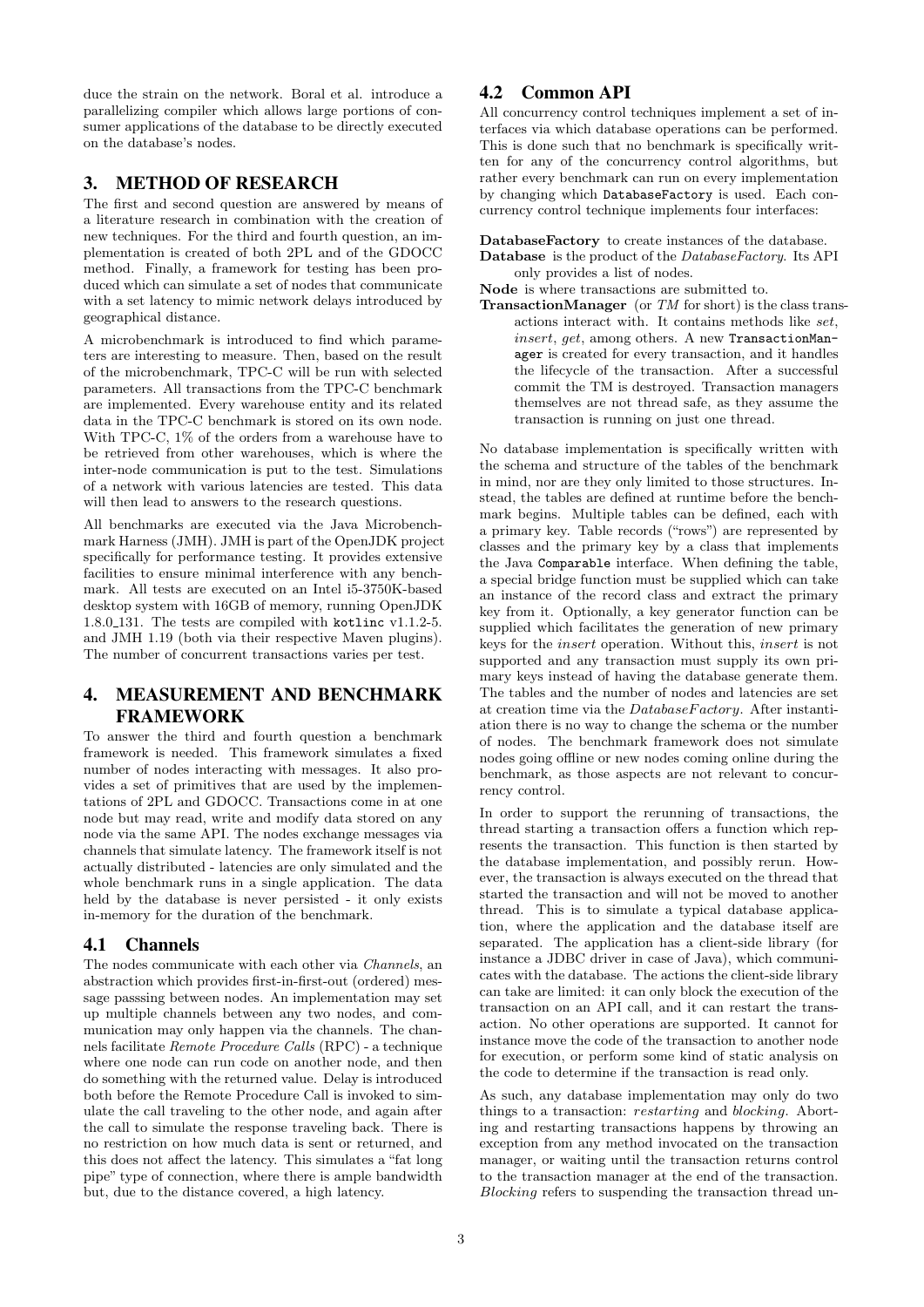til some condition becomes true, for instance to wait until a lock is acquired or until a message is received by the transaction manager.

# 4.3 TPC-C Benchmark

The TPC-C benchmark is a mixture of read-only and write intensive transactions which simulates a large business using a database. As mentioned, TPC-C models a retailer with multiple warehouses. Each warehouse serves 10 districts, 100,000 customers per district and all their orders. TPC-C has a total of 9 tables and 5 transactions which run at various frequencies. TPC-C is very suitable to test the performance of a distributed database with, as its model lends itself well to being distributed. Every record, besides the read-only *Item* record, has a warehouse id  $(\mathbf{w\_id})$  of the warehouse it belongs to in its primary key. By assigning a warehouse to every node, the transaction manager can easily determine where a record is stored by looking at the requested primary key. A full implementation of the TPC-C benchmark tests a wide breadth of functionality around the database, including column storage and disk I/O. Not all of these features are applicable in this study, and as such only a small part of TPC-C is implemented.

# 5. TWO PHASE LOCKING

To test 2PL, an implementation needs to be created capable of running on the distributed environment laid out in section 4. Deadlock detection and resolution, features inherent to 2PL, become more complex when no single node has the full picture. In our 2PL implementation, every node has its own set of channels to other nodes called probe channels. These channels are solely used for deadlock detection between the nodes. When a transaction starts, its accompanying transaction manager obtains a transaction id and an independent set of channels to every other node. These channels are used for reading and, during commit, writing to other nodes. The assigned transaction id consists of a sequential id generated by the originating node and the node id, ensuring that every transaction id is globally unique. The channels are not shared with other transaction managers, such that if another transaction manager's remote procedure call takes a long time to process this transaction manager is not blocked by it.

Two-phase locking is implemented by means of a first-infirst-out lock queue on every records' primary key. Transactions can request either a read lock or a write lock on a record. They will be appended to the lock queue. The algorithm for determining which locks are granted is as follows (simplification):

```
val iterator = queue . iterator ()
if (! iterator . hasNext())
   return
val head = iterator.next()
 r ant (head)
\int_{i}^{r} (head type == WRITE)
  return
for ((index, request) in iterator) {<br>if (request, type = WRITE) {
   if (request.type == WRITE) {<br>if (index == 0 && request.transactionId ==
      head. transactionId) \overline{\{}grant (request)
   }<br>} else {
     grant (request)
  }
}
```
In words: the head of the queue is always granted, regardless if it is a read or write. If it is a write, the algorithm

stops there and no other lock requests are granted. If the head is a read, all consecutive reads are also granted until the first write request is encountered. However, if the second lock request is a write request from the same transaction as the head, it is also granted as it is an upgrade request (a transaction does not have to wait for its own lock to be released). A write lock completely supersedes a read lock - if a write lock is granted on a given value, a read lock is implicitly also granted. Note that this algorithm assumes no read locks follow write locks from the same transaction. This is ensured by simply not adding a read lock request to the queue when a write request from the same transaction is already present.

The choice to have a first-in-first-out style lock queue has certain consequences. Take the following queue:  $Q =$  ${r_1, r_2, w_3, r_4, w_5}$ . In this case, the above algorithm would grant  $r_1$  and  $r_2$ , but  $r_4$  has to wait because there is a write ahead of it. A read-write lock implementation could give  $r_4$  priority over the write lock  $w_3$ , but this could lead to an extended period of waiting and starvation if new read requests keep on coming in. The other extreme is to grant write locks priority, moving them together behind all granted read locks. In that case,  $w_5$  would be moved ahead of  $r_4$ . This change makes sense in a read-heavy environment, where writes are rare and potentially slow. However, TPC-C is no such environment where 92%[6] of all operations are read-write operations. As such, the decision was made for a first-in-first-out queue approach.

# 5.1 Distributed deadlock detection

As mentioned, 2PL is very susceptible to deadlocks, especially because it allows "lock upgrading" from a read lock to a write lock. Deadlock detection is rather simple in a centralized system, as the complete state information is present. However, in this implementation of 2PL no node has the full picture. As such, an adaptation of Chandy et al.'s [3] distributed deadlock detection algorithm was necessary. The proposed algorithm makes use of independent channels for deadlock probe messaging. Once it has found a deadlock, it aborts a transaction. The adaptation for use with 2PL is illustrated in Figure 1.

In Figure 1 we see one transaction manager  $TM(A)$  which is associated with node A. There is also a node B which stores the value on which TM(A) wants to obtain a lock. Note that node A and node B could be the same node - in that case the latency between TM(A) and node B would be zero. Actions in white are part of the normal processing of the request. Actions in gray are part of the deadlock resolution algorithm, which is only shown partially. Messages passed between nodes in black are over the Transaction Manager's own channel, those in blue are over the deadlock probe channels.

With 2PL, transactions wait for each other's completion when they are dependent on each other. A deadlock occurs when a transaction is effectively waiting for itself. An intuitive formulation of Chandy et al.'s deadlock detection algorithm is that all deadlocks can be detected by having the transaction manager send a probe message when it starts waiting to all transaction managers it is waiting for. Those transaction managers determine if they themselves are waiting. If they are, they in turn relay it to the transaction managers they are waiting for. If the message comes back around to the starting transaction manager, it knows there is a dependency cycle and can abort.

In the 2PL implementation, transaction managers themselves are not responsible for detecting their deadlocks, but instead their associated node is. Additionally, trans-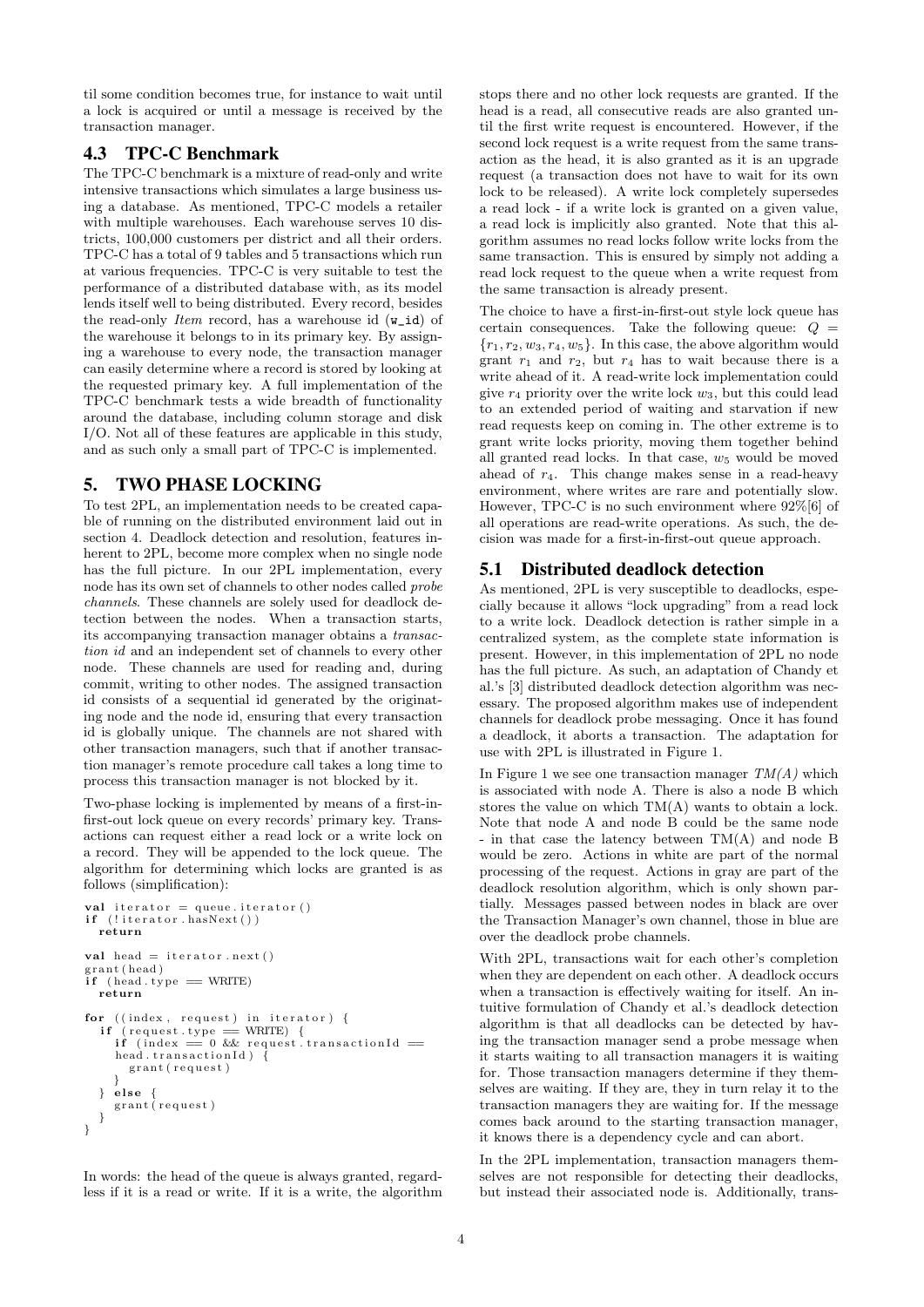

Figure 1: The process of acquiring a lock with 2PL. The process of relaying a probe is not shown.

action managers do not know which transaction managers are ahead of them in the lock queue - only the node holding the lock queue knows this. As such, the adaption of this deadlock detection algorithm has a few extra steps. A few of these steps can be seen in Figure 1, namely the marking as locked of TM(A) and the beginning of sending a probe message. Missing are the steps where probe A either relays a message from a value an associated transaction manager is waiting for, and the step where probe A aborts a transaction because the probe message went in a cycle.

#### *5.1.1 Preventing livelocks*

It was found during early testing that Chandy et al.'s [3] algorithm can have multiple transaction managers detect the same deadlock at the same time. This happens because a transaction manager sends a probe message when the deadlock does not yet exist, however due to network latency the deadlock is formed while the probe is in transit. This means two probes, one that happened to already be in transit, and one send out by the lock request that created the deadlock, manage to complete the cycle. In turn this causes two transaction managers to detect the deadlock and restart. After these restarts the transaction managers potentially end up in exactly the same deadlock again. This deadlock is once again detected twice, and the whole cycle repeats. This is a livelock, where both transaction managers aren't waiting for each other, but aren't progressing either. This problem was found to typ-

ically occur with two transaction managers hosted on two different nodes with high latency in between. Both transaction managers try to lock on a value on their own node and then a value on the remote node. Since both transaction managers can access their own nodes very quickly, they obtain a lock on the value on their own node before the other transaction.

Livelocks are fragile - after a while they are resolved due to random interleavings in the execution of the transaction. However, it was found that when this happend during a benchmark it would seriously degrade the performance of 2PL and could take a very long time to resolve. As such a solution was required. Livelocks can be prevented by making sure only one transaction manager in any given cycle can determine the deadlock. This is done by probe upgrading. When a transaction manager starts, it obtains an assigned transaction id. These transaction ids have a meaningless but consistent order based on the sequenceId and nodeId - a combination which is guaranteed to be unique. When a transaction manager encounters a deadlock probe from a transaction manager which is ordered "lower" than itself, it will not relay it but instead replace ("upgrade") it with its own deadlock probe. When every transaction manager follows this procedure, only the transaction manager with the highest transaction id will detect the deadlock and restart, preventing a livelock. This does incur a minor performance penalty. The time complexity increases from  $O(n)$  of the algorithm without probe upgrading to  $O(2n)$ , where *n* is the number of nodes. The worst case doubles because the probe may have to go around the deadlocked dependency graph twice when the highest-ordered transaction manager is dependent on the transaction manager that sends the final deadlock probe.

# 6. OPTIMISTIC CONCURRENCY **CONTROL**

Where 2PL does not replicate the data across the network, our OCC implementation does. With 2PL, replication provides no benefits as the communication about who owns the lock takes just as long as transferring data guarded by it across the network, so they might as well be bundled. Any value read via the 2PL implementation would be an actual, committed, consistent value. Our OCC implementation on the other hand can let transactions read partial commits or otherwise inconsistent values, and as long as it does not allow such a transaction to actually commit, it does not violate isolation. It does not show uncommitted values, which is where it differs from the work of Chiu et al. [4]. Additionally, Chiu et al. do not choose for replication.

Besides holding a copy of the whole database, every node takes authority over a certain partition of data, and only that node is allowed to publish changes to the data. This retains the benefit that 2PL had: transactions which exclusively need data hosted on their associated node do not need to wait for the network. What is different is that every node additionally has this potentially-outdated copy of the rest of the database. These copies may be inconsistent - if we imagine a transaction which increments every record in the database, it could be that this change is not visible yet in every partition of the dataset on a particular node. The optimistic transaction manager is allowed to offer this potentially inconsistent data to the transaction. When the transaction manager has offered this data to the transaction, the transaction manager needs to contact the other node in the commit phase to check for consis-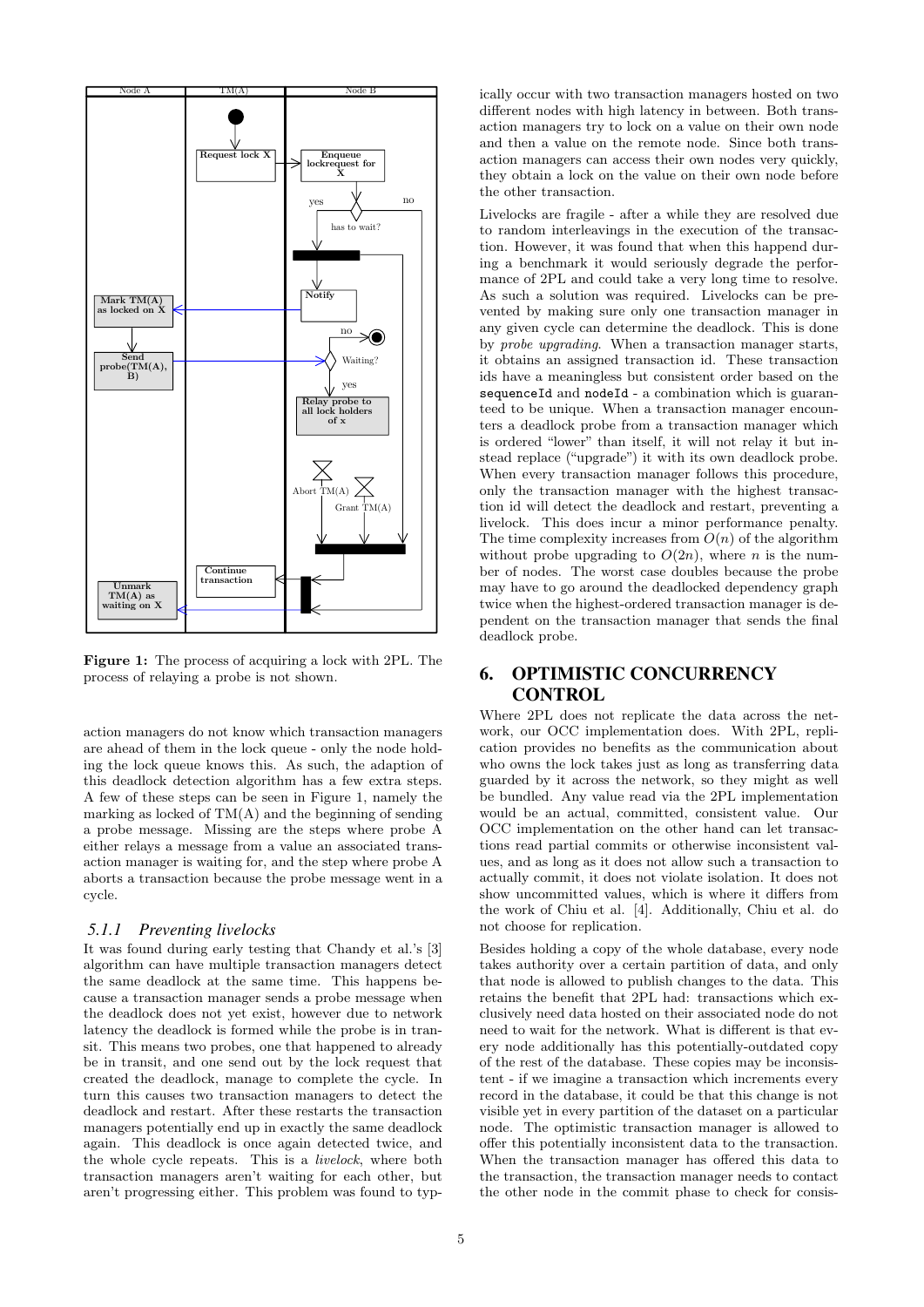

Figure 2: Messages sent during a multi-node commit originating from node 1

tency. All the nodes involved in the transaction need to agree that the data is fine, that no dirty reads occurred before the data may actually commit. This costs (measured in time) at most  $(O(t) = max(RTT_{transaction}))$ , where  $(RTT_{transaction})$  is the set of all round trip times to nodes involved in the transaction. During the transaction itself, the transaction manager performs no writes to any node, and only reads from its associated node.

### 6.1 Commits

OCC has most of the complexity in the commit phase. No messages are exchanged between the nodes about transactions prior to the commit phase. The recipe to a successful commit is rather simple:

- 1. Partition all the reads and writes done by a transaction into RequestToCommit messages
- 2. Send these RequestToCommit messages to all nodes involved, including the originating node even if no reads or writes occurred there
- 3. Then, on every node involved
	- (a) Obtain locks to all the values either read or written to in the RequestToCommit
	- (b) Validate the RequestToCommit and send a *clear* to commit signal to every other node involved in the commit
	- (c) Wait for a clear to commit signal from every other involved node
	- (d) Apply the commit to the database
	- (e) Release all locks

Steps c and d are skipped in case any node reports a validation failure. In that case, the node executing the original transaction will create a new TransactionManager and run the transaction again.

To facilitate the processing of a transaction on a receiving node, the node will instantiate a CommitMananager, which is responsible for handling the RequestToCommit on the node that received it. This means that in the case of a multi-node transaction, there will be multiple Commit-Managers active on different nodes, processing the same transaction.

In Figure 2 it is shown how the commit's message passing plays out of a transaction that modifies data on multiple nodes. The reads and writes are split up by the originating node (node 1) and sent to the target nodes at once, including a list of other nodes involved (black arrows). If the transaction was found to be valid, every node sends a message to every other node that the transaction is "clear to commit" (blue arrows). All nodes enter the WAITING\_FOR\_CTC mode, where they wait for the clear to commit (ctc) signal. In this mode, a commit lock has been



Figure 3: The states of the CommitManager

obtained on all the values read and written by the transaction. The nodes confirm that the transaction was valid. When a node concerned in the transaction has received this message from every other node, it commits the data and releases the commit locks. The data is now committed. Finally, every node sends the newly committed data to the other nodes to complete their view of the entire database. Although locks are used for atomicity, the locks are not held during the transaction. A slow transaction cannot starve the database, which can happen with 2PL.

### 6.2 Detecting deadlocks during commit

Commit locks are at risk of deadlocking - when one transaction commit acquires commit locks on node  $N_1$  and waits for  $N_2$ , but a competing transaction holds a lock on  $N_2$  and waits for  $N_1$ , the system is deadlocked. This is a typical example of left-right deadlocking.

To detect and abort this type of deadlocking, Chandy et al.'s [3] distributed deadlock detection algorithm is used once again.

The addition of deadlock detection and resolution leads to the CommitManager states shown in Figure 3. On transition 1, validation occurs. When the transaction is valid, the CommitManager moves to the WAITING\_FOR\_CTC state, where it waits for a clear to commit signal from all nodes as previously discussed. When it has received clearance from all nodes involved it moves to state CTC\_RECEIVED where the transaction is applied to the database. The transaction is now comitted. In case a reject to commit is received from any of the nodes, the CommitManager immediately jumps to the REJECTED state.

There are two paths via which a CommitManager can be aborted due to a deadlock, which are labeled D1 and D2 in Figure 3. When the CommitManager itself is directly part of a deadlock cycle, it will be notified in state WAIT-ING\_FOR\_LOCK (D1). Once all the locks are acquired, this CommitManager cannot directly cause a deadlock anymore,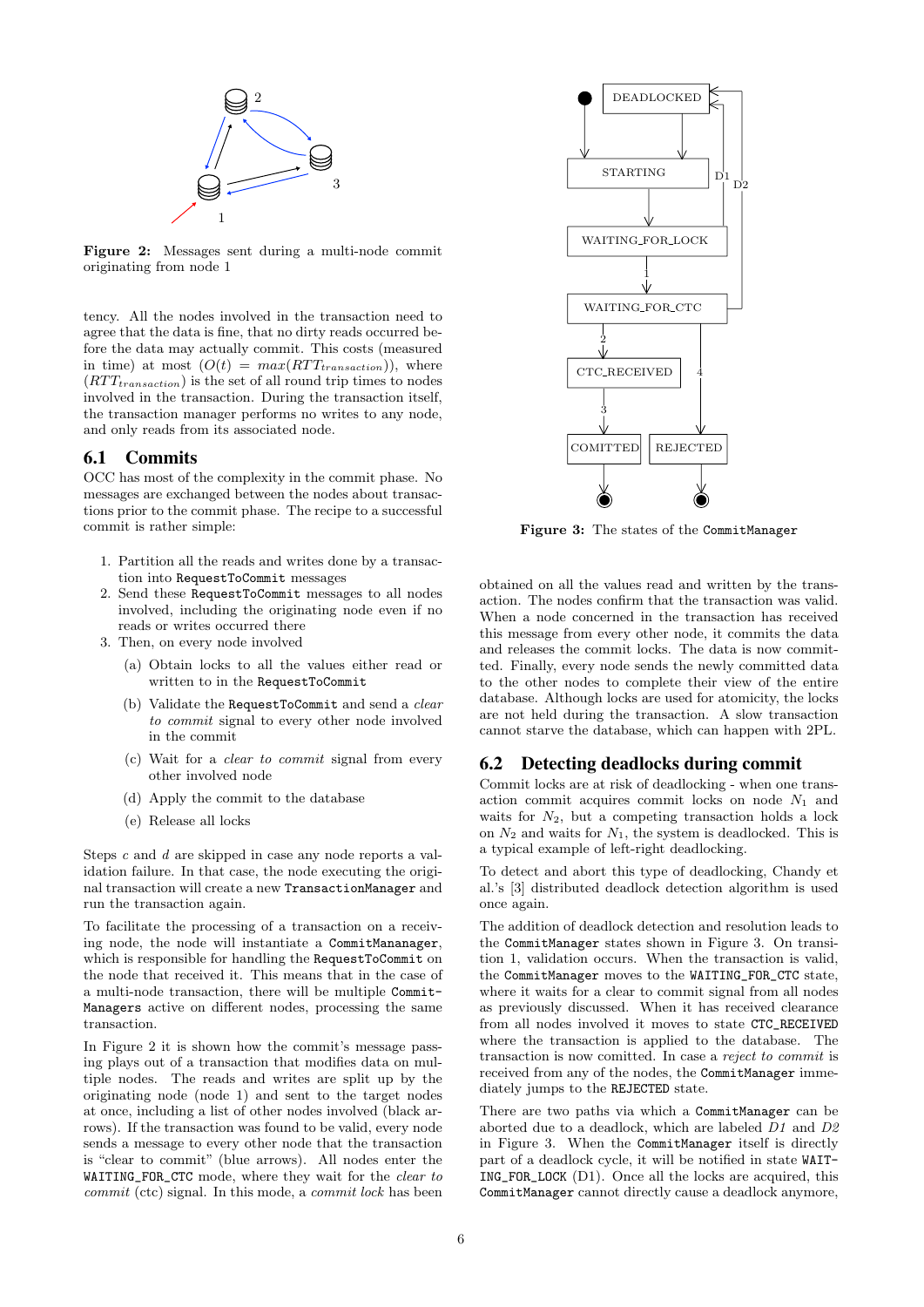but one of its companion CommitManangers running on another node can still be part of a deadlock. When that is the case, this other CommitManager cannot have performed validation yet, so all other CommitManagers are still waiting for the clear to commit signal. As such, we find them in the WAITING\_FOR\_CTC state, where they will be notified of the deadlock (D2).

When a CommitManager is notified of a deadlock, it does not abort. Instead, it simply releases any locks that it had already acquired and repositions itself in the START-ING state, which is illustrated by the transition after DEAD-LOCKED.

Deadlocks are much rarer with OCC than with 2PL. With 2PL, a deadlock can occur on different values on the same node. This is not possible with OCC, as all reads on a given node are handled by the same CommitManager. This CommitManager requests all the locks atomically. As such, deadlocks only emerge when two or more multi-node transactions have read or written to the same values. Additionally, 2PL suffers greatly from upgrade deadlocks, where two transactions have a read lock and both want to obtain a write lock. Because OCC only obtains locks during the commit phase, where it already has the full picture, it never needs to upgrade. Finally, deadlocks are often cheaper to deal with in the case of OCC. Instead of restarting the transaction, only the associated CommitManagers have to be restarted.

# 7. MICROBENCHMARKS

### 7.1 Measurements

First, a simple microbenchmark called transfer test is presented which attempts to be somewhat representative of what the TPC-C benchmark would do. This microbenchmark is used to determine what aspects of TPC-C are interesting to look at, as TPC-C is complex and takes a long time to benchmark.

The transfer test microbenchmark is inspired by TPC-B, a now discontinued performance benchmark. The microbenchmark conducts money transfers between bank accounts. It consists of one table with a fixed number of bank accounts initialized before the benchmark starts. During the benchmark, it repeatedly picks two accounts from this table and an amount. If the amount is available in account 1, it will then deduct it from account 1 and add it to account 2. Finally, it stores these accounts again and repeats. The account selection is completely uniform, and during the benchmark no new accounts are created or deleted. Because the account selection is uniform, most transactions will involve more than one node, and often not even the home node from which the transaction originates.

The transfer test microbenchmark is tested with three parameters:

#### Round-Trip Latency

Global with  $<$  300 ms latency

**Continental** with  $< 50$  ms latency (18\%) of Global) **Regional** with  $< 10$  ms latency (18% of Continental)

Datacenter with no channel-induced latency

Number of nodes  $\in \{5, 25\}$ 

Number of accounts ∈ {100, 200, 300, 400, 600, 800, 1000}

There are 56 unique combinations for these parameters.

### *7.1.1 Round-Trip Latency*

Round-trip latency is set in a way that is modeled after real world Internet latency. The 25 largest metro areas were selected, whose latitude and longitude have been used to compute latency using Vincenty distance. After measuring internet latency to various servers around the globe, a message speed of  $s = 1.40 \cdot 10^8 m/s$  was established. This speed, in combination with the Vincenty distance between any two cities, is used to create the final latency. The Continental and Regional tiers are created by simply scaling the global tier latencies by 18% and 3.24% (18% of 18%) respectively, in order to not change the shape of the graph and by extend introduce other factors that can affect the outcome of the tests. The tests with 5 nodes are the 5 largest cities from the test with 25 nodes.

Java Microbenchmark Harness was used for this test, with 10 warmup iterations and 10 test iterations, both taking 1 second per iteration. The JVM was given 4GB of memory.

### *7.1.2 Deadlocks*

Unfortunately, it was found that both implementations would occasionally still get in a proper deadlock, where deadlock detection and resolution failed. A cause of these deadlocks could not be determined, but it is assumed to be a simple programming oversight somewhere in the implementations, and not a theoretical problem. As such, the tests where this occurred where rerun until results could be obtained with a deadlock. These deadlocks occurred primarily in the high contention tests with low latencies.

### 7.2 Results

See Figure 4 and Figure 5 for the number of operations per second compared to varying levels of contention. Additionally, see Figure 6 for the number of deadlocks and restarts for the global tier.

### 7.3 Discussion

The datacenter scale tells an interesting story. 2PL is fastest, however its performance does depend on the number of nodes. Both OCC and 2PL appear to perform better in a datacenter on more nodes instead of less. This is probably due the overhead of internal locks used inside each node. Actions on a table segment are guarded by a single lock. This pattern is used both in the GDOCC implementation and in the 2PL implementation. Because the throughput here is very high, the effects of contention on a table segment increase as these segments contain a larger portion of the data.

There's a striking similarity between the other graphs. Besides the y-axis, all three graphs are practically identical. This means that both GDOCC and 2PL scale similarly over the latency size, at least in the interval tested. This makes sense - the amount of round trips doesn't dramatically change by increasing the size of the network. The transactions in the test are really short, as such a restart is very cheap. This means that OCC does not suffer greatly from increased contention, and that restarts are less likely because the time between a read and a commit is short.

A similar effect is observed with the number of nodes. Increasing the number of nodes decreases performance approximately linearly. This can be best explained by the uniform random nature of the benchmark. With 5 nodes there's a 20% chance an account is stored on the originating node, whereas with 25 nodes this drops to just  $4\%$ .

If we look at Figure 6 we see that OCC takes the crown with the number of restarts. OCC however rarely deadlocks, which was expected. With 2PL, a restart and a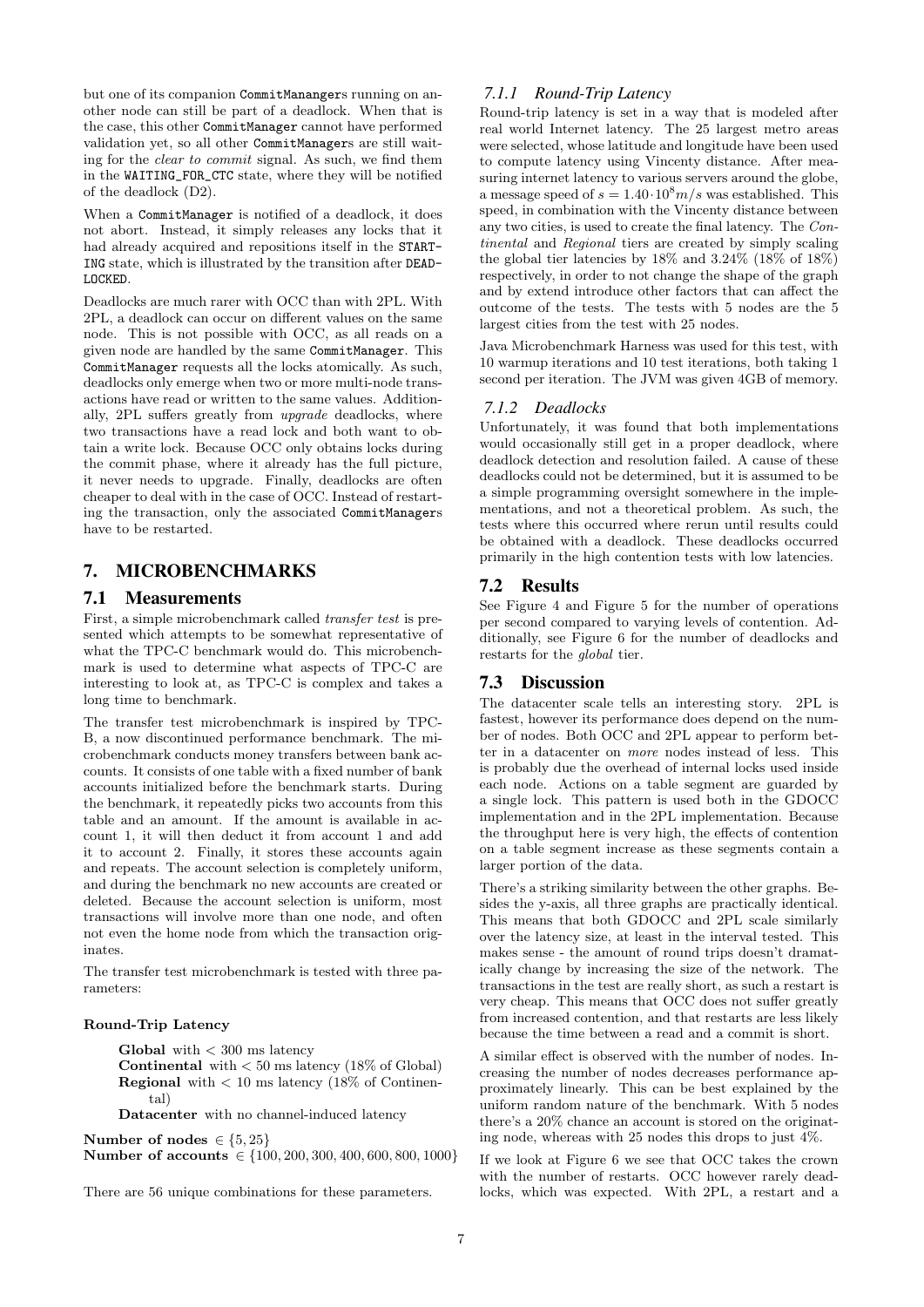

Transfer benchmark,

regional latency scale



Transfer benchmark, continental latency scale



Figure 4: Results of the transfer test with datacenter, regional and continental latency scales.



Figure 5: Results of the transfer test with global latency scale.



Figure 6: Restarts and deadlocks during the transfer test at global latency scale. With 2PL, a deadlock always causes a restart, which is why 2PL restarts aren't shown.

deadlock always go hand in hand, as the deadlocks happen during the transaction instead of after it as is the case with OCC.

As a result of these findings, the final TPC-C benchmark will be conducted with a fixed number of nodes. 10 latencies will be tested, each in steps of 80% of the latency of the previous step.

# 8. TPC-C BENCHMARK

### 8.1 Adaptation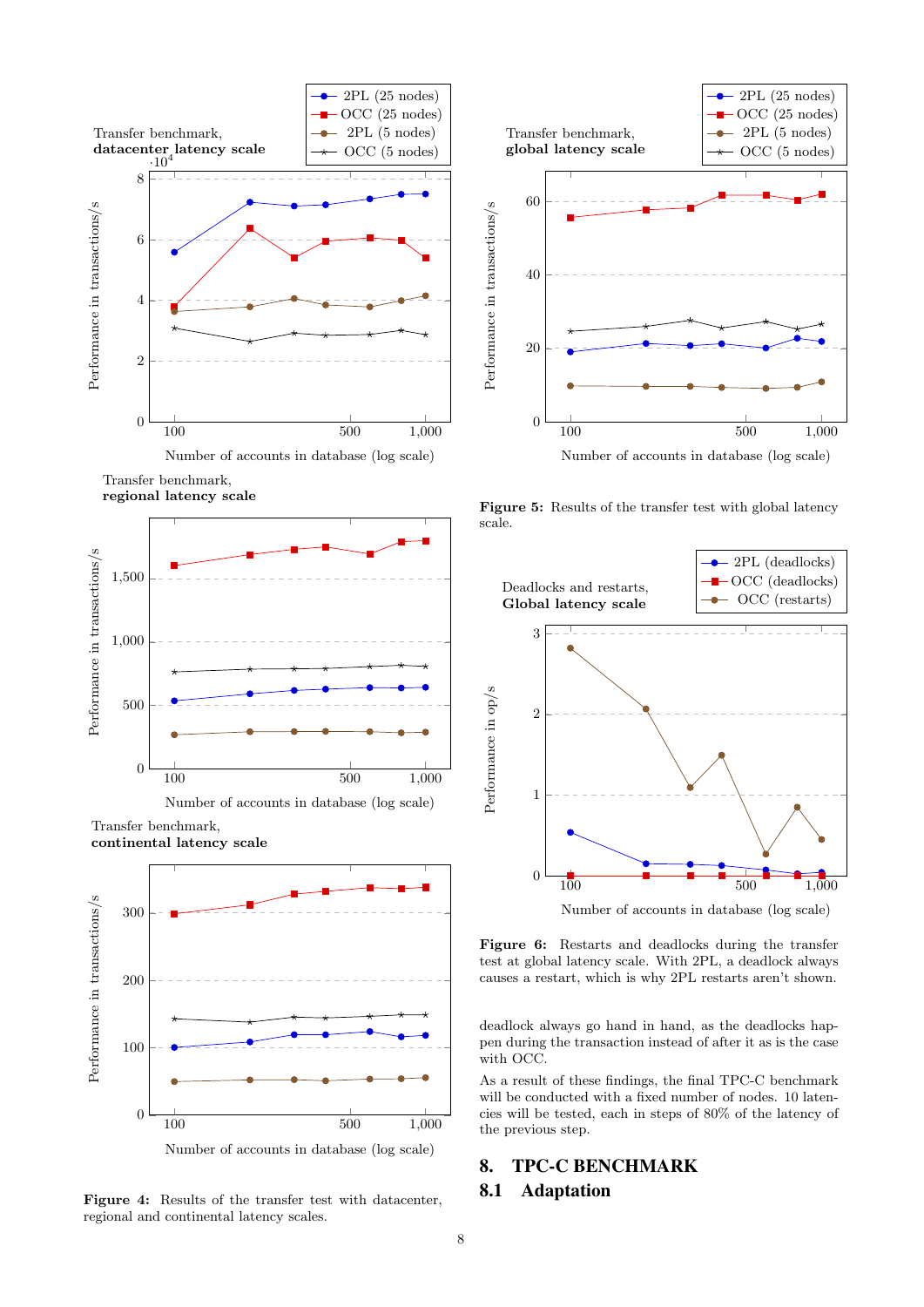TPC-C is a benchmark testing all aspects of a database system. However, our implementation of 2PL and GDOCC is not a full database system implementation. They provide only a few data access operations, namely the set, get and insert operations. Some of the transactions done by TPC-C were adapted so that they could be executed using just those operations. TPC-C uses sometimes secondary keys in two of the five transactions, and always a secondary key in one transaction. Secondary keys however are not supported by the testing framework. Additionally, the minimal runtime for a proper TPC-C benchmark is 8 hours, of which at minimum 2 hours must be spend benchmarking. Because neither database implementations support storing data to disk, and all TPC-C transactions create more records than they delete, this would prevent such a long test from being executed.

As such, the five TPC-C transactions have been adapted to be able to work on the implemented databases. Special attention has been put into making sure the data access patterns were left as much unchanged as possible. TPC-C measures it performance in tpcC, which is the throughput of the five transactions measured in how many orders a business-level concept inside TPC-C - were completely processed, from start to end. Some of the adaptations necessary however make it impossible to completely process each order. As such, the results of this benchmark are instead reported in operations per second, where an operation is any successfully completed transaction. The transactions are selected at random with a probability are listed in Table 7.

Figure 7: Rates of the five TPC-C transactions

| Transaction  | Probability |
|--------------|-------------|
| New Order    | 45%         |
| Payment      | 43%         |
| Order Status | $4\%$       |
| Delivery     | $4\%$       |
| Stock level  |             |

These values are also an adaption from the TPC-C benchmark. The TPC-C benchmark specification only provides minimum rates for each of the transactions, besides New Order. The rate of New Order is used to compute the systems score in tpcC, which is not possible in this benchmark.

The ITEM table in TPC-C is read-only, and both the New Order and Payment use this table. Our benchmark framework has no concept of a read-only table, and as such these records would need to be stored on one node with all the locking and communication overhead it incurs either during a read/write or during commit for 2PL and GDOCC respectively. To spare this overhead, the ITEM table has been amended with a new column -  $w_id$ , the warehouse id. A full copy of the 100,000 items are stored on every node, just with a different  $\bf{w}$  id.

### 8.2 Parameters

With data obtained from the transfer test, parameters were devised for the final TPC-C-based benchmark. More granularity in the levels of latency is needed. 10 levels of latency have been selected, ranging from the Global latency tier as it appeared in the transfer test down to approximately 13% of the global latency, in decrements of 80%. During early testing it was found that TPC-C's initialized database with more than 10 nodes is too large to



Latency as a multiple of the global latency scale (log)

Figure 8: Performance of TPC-C vs latency

Deadlocks and restarts during the TPC-C benchmark



Latency as a multiple of the global latency scale (log)

Figure 9: Deadlocks during TPC-C vs latency. Note that with 2PL a deadlock always causes a restart, which is why 2PL restarts aren't shown.

fit into the 8GB of memory allocated for it. As such, all tests have been done with 10 nodes.

Java Microbenchmark Harness was configured with 8 benchmark threads, 10 warmup iterations each taking one seconds and 10 measurement iterations of 10 seconds each. Iteration synchronization was once again disabled. The JVM was given 8GB of memory, 4GB more than in the previous test, with -XX:+AlwaysPreTouch enabled. +AlwaysPreTouch makes sure the memory pages given to the JVM at startup are "touched", which forces the operating system to clear them ahead of time which would otherwise happen on demand.

No unrecoverable deadlocks like those occuring during the transfer test occurred during the TPC-C test.

#### 8.3 Results

Results from the TPC-C benchmark can be seen in Figure 8 and Figure 9. GDOCC clearly performs better in distributed transactions than 2PL, especially under extreme